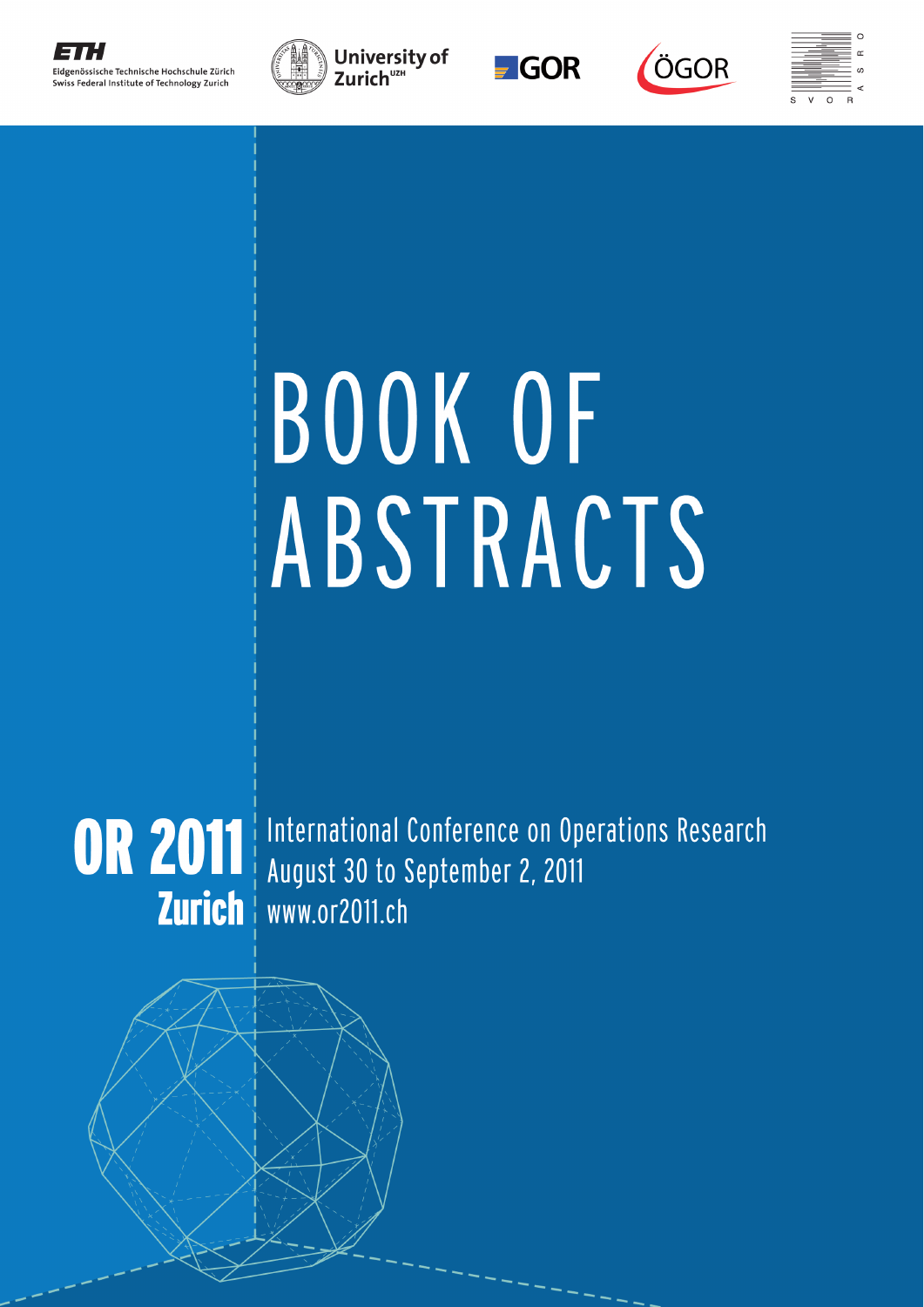Kuznetsov M.P., Strijov V.V. Integral Indicators and Expert estimations of Ecological Impact // International Conference on Operations Research, 2011 : 32.

# Imprint

#### **Publisher**

IFOR, Institute for Operations Research, ETH Zurich, Rämistrasse 101, 8092 Zurich Chair for Quantitative Business Administration, University of Zurich, Moussonstrasse 15, 8044 Zurich

## **EURO-Online**

Bernard Fortz, EURO-Online Webmaster, Brussels, Belgium

# **Printing**

Kohler Satz + Druck AG, Zurich Paper: FSC Mixed Sources